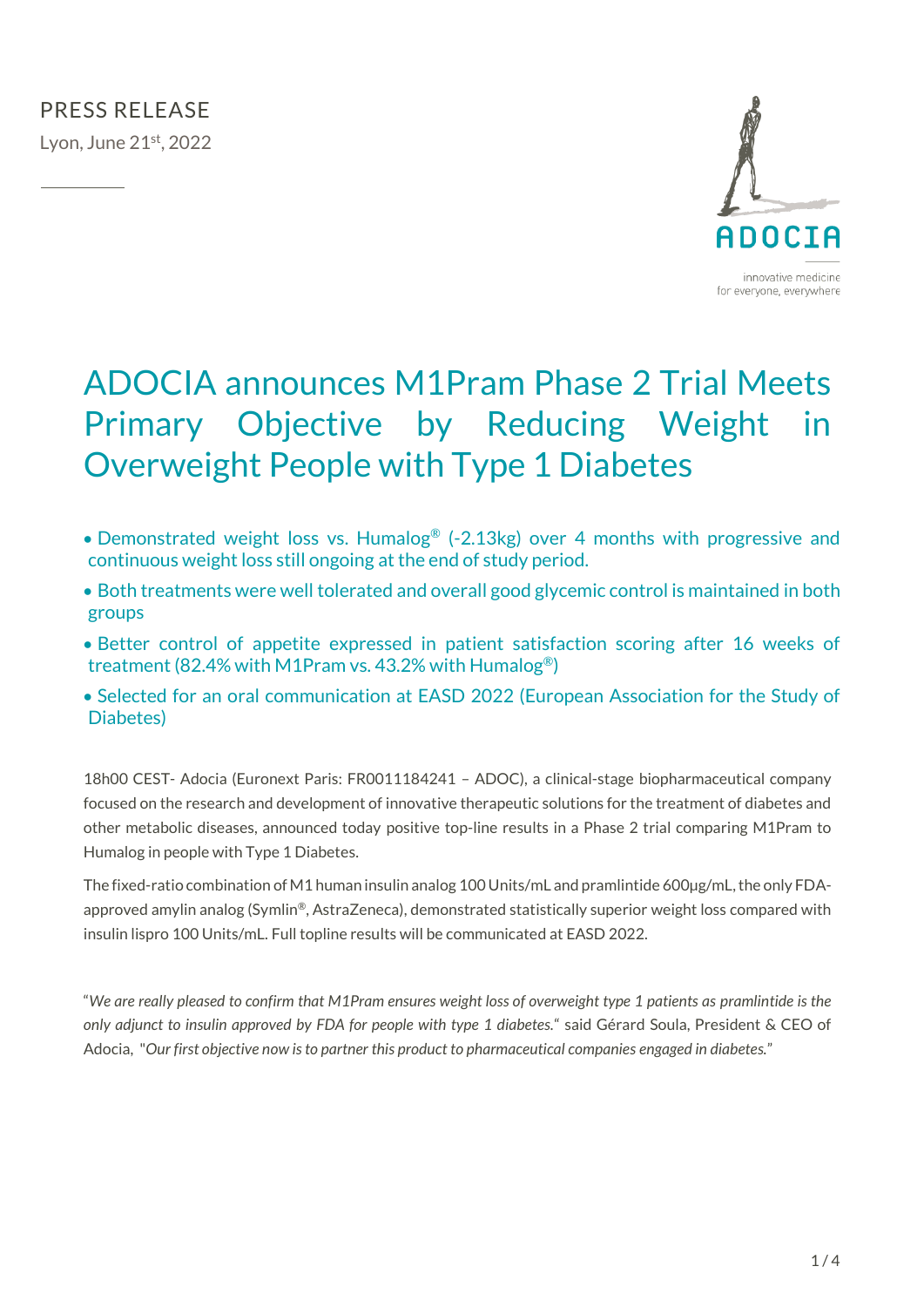## CT041 Topline Results

This parallel arm study, conducted by Profil in Germany, evaluated the efficacy, safety and patient satisfaction of M1Pram on body weight reduction and blood glucose control compared to insulin lispro (Humalog® , Eli Lilly) after 16 weeks of outpatient treatment in type 1 diabetes patients with BMI ranging between 25 and 35kg/m<sup>2</sup>. Both products were administered at meal-time and in combination with once daily basal insulin. 71 patients completed the study.

- The weight loss of M1Pram vs Humalog over 4 months is -2.13kg (p=0.0045) in total population and -3.1kg ( $p=0.0155$ ) in a subpopulation of patients with BMI>28kg/m<sup>2</sup>. During the period, a continuous weight decrease was observed and was still ongoing at the end of the study.
- Both treatments maintained HbA1c and Time-in-Range in patient population with mean HbA1c of 7.4% at baseline.
- Hypoglycemic event numbers are similar between the two treatments and no difference in severe hypoglycemia.
- M1Pram demonstrates overall a good safety profile. Total number of adverse events (excluding hypoglycemia) M1Pram vs Humalog, 76 vs. 38 were mainly driven by gastro-intestinal side effects as expected and documented in pramlintide literature.
- The reduction of daily prandial insulin dose for M1Pram treatment compared to baseline is more than 10% (no change in Humalog arm).
- The treatment satisfaction questionnaire clearly demonstrates a better control of appetite with M1Pram for 82.4% of patients (vs 43.2% with Humalog).

*"This phase 2 study of M1Pram shows that a single injection with each meal is as easy to use and as efficient as Humalog for glycemic control without increasing the rate of hypoglycemia."* declared Dr. Matthew Riddle, Professor of Medicine in the Division of Endocrinology, Diabetes, & Clinical Nutrition at Oregon Health & Science University,"*In addition, weight control is challenging for T1D patients, potentially limiting glycemic control and adding cardiovascular risk. While reducing insulin requirement, M1Pram improved appetite control and had a beneficial effect on weight, particularly in obese T1D patients. These features support a future role for this combination formulation for T1D.*"

"*The results highlight that M1Pram could provide people with type 1 diabetes with the only insulin that improves control of appetite and lowers weight.*", declared Olivier Soula, Deputy-CEO and Director of R&D of Adocia, "*This is very encouraging and deserves a larger and longer study to reveal the full potential of M1Pram in weight loss, HbA1c and Time-in-Range*."

Pramlintide is the only product with weight loss effect that the FDA has approved as adjunct to insulin for people with Type 1 Diabetes; GLP1-RA being only approved in Type 2 diabetes. Weight management and obesity is a major burden for people with T1D in the USA where 65% are overweight or obese.

### About M1Pram, an insulin/amylin combination

M1Pram is a fixed-ratio combination of insulin and amylin analogs, two hormones that are missing or misfunctioning in diabetes patients. In healthy people, insulin plays a hypoglycemic role and glucagon acts as a hyperglycemic agent while amylin has a central position controlling gastric emptying, well-being and glucagon secretion. In type 1 diabetic patients, insulin and amylin are absent due to the destruction of β-cells by the immune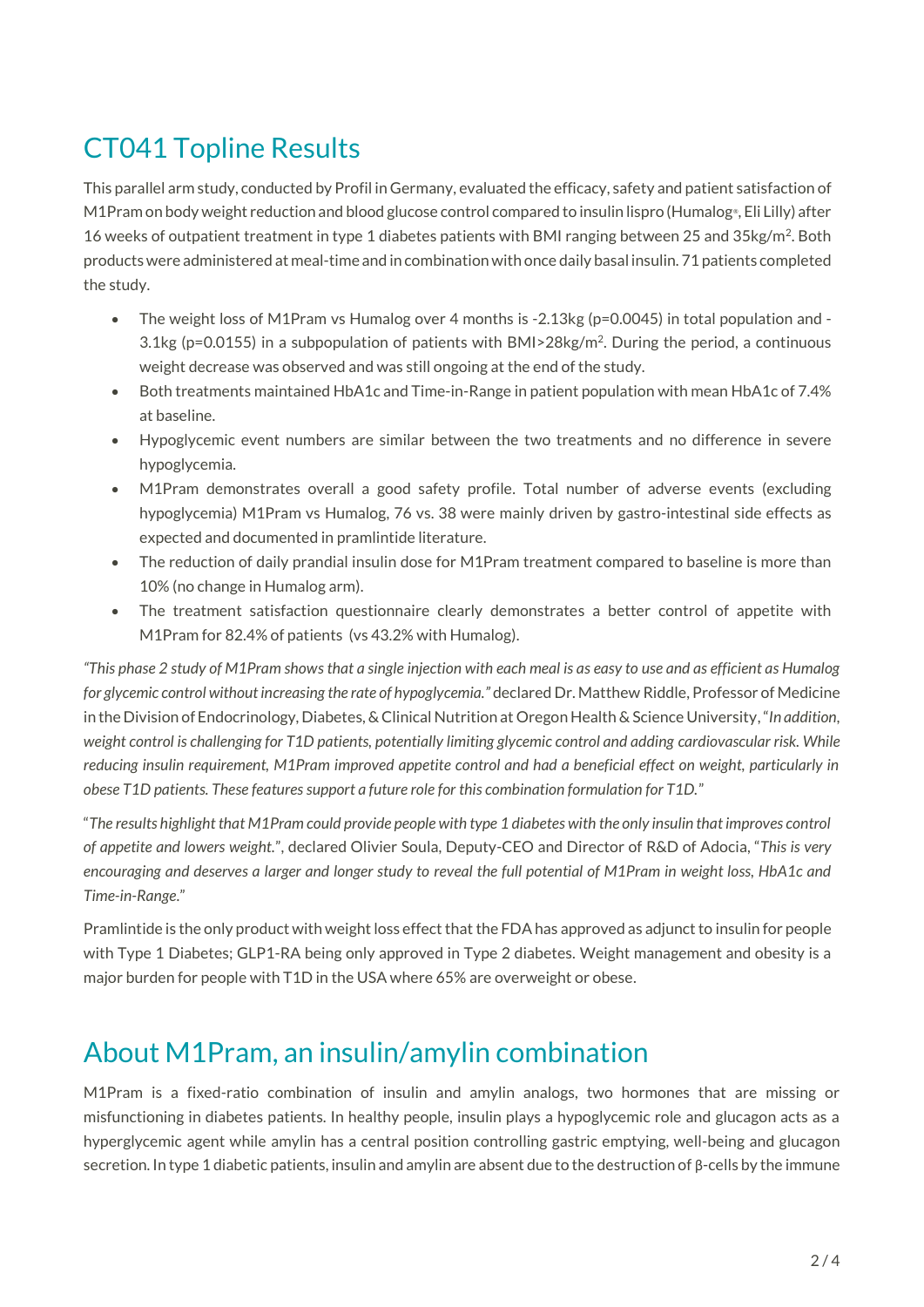system. In type 2 diabetes, patients progressively lose the ability to produce endogenous insulin and amylin as the disease progresses.

Pramlintide, an amylin analog, is marketed since 2005 and when administered with insulin, has demonstrated that restoring this missing hormone has tremendous effects improving glycemic control, weight loss in overweight patients and well-being.

M1Pram as a fixed-ratio combination of pramlintide and insulin allows for fewer daily injections in comparison to marketed pramlintide treatment scheme which requires to be injected on top of insulin. Moreover M1Pram improves the safety profile of the use of pramlintide.

It's based on 15-years of experience in protein formulation and diabetes, Adocia has overcome the technical challenges to coformulate pramlintide with insulin in one single product; these two hormones normally being incompatible in one formulation.

### About Adocia

[Adocia](http://www.adocia.com/) is a biotechnology company specializing in the discovery and development of therapeutic solutions in the field of metabolic diseases, primarily diabetes and obesity. The company has a broad portfolio of drug candidates based on three proprietary technology platforms:

1) The BioChaperone® technology for the development of new generation insulins and products combining insulins with other classes of hormones; 2) AdOral®, an oral peptide delivery technology; 3) AdoShell® Islets, an immunoprotective biomaterial for cell transplantation with a first application in pancreatic cells transplantation for patients with "brittle" diabetes.

Adocia holds more than 25 patent families.

Based in Lyon, the company has 115 employees. Adocia is listed on the Euronext<sup>TM</sup> Paris market (Euronext: ADOC; ISIN: FR0011184241).

### **Contact**

#### **Adocia**

**Gérard Soula** CEO contactinvestisseurs@adocia.com Tel : +33 4 72 610 610 www.adocia.com

### **Adocia Press and Investors Relations**

#### Ulysse Communication

**Pierre-Louis Germain Margaux Puech Pays d'Alissac Bruno Arabian** adocia@ulysse-communication.com +33 (0)6 64 79 97 51